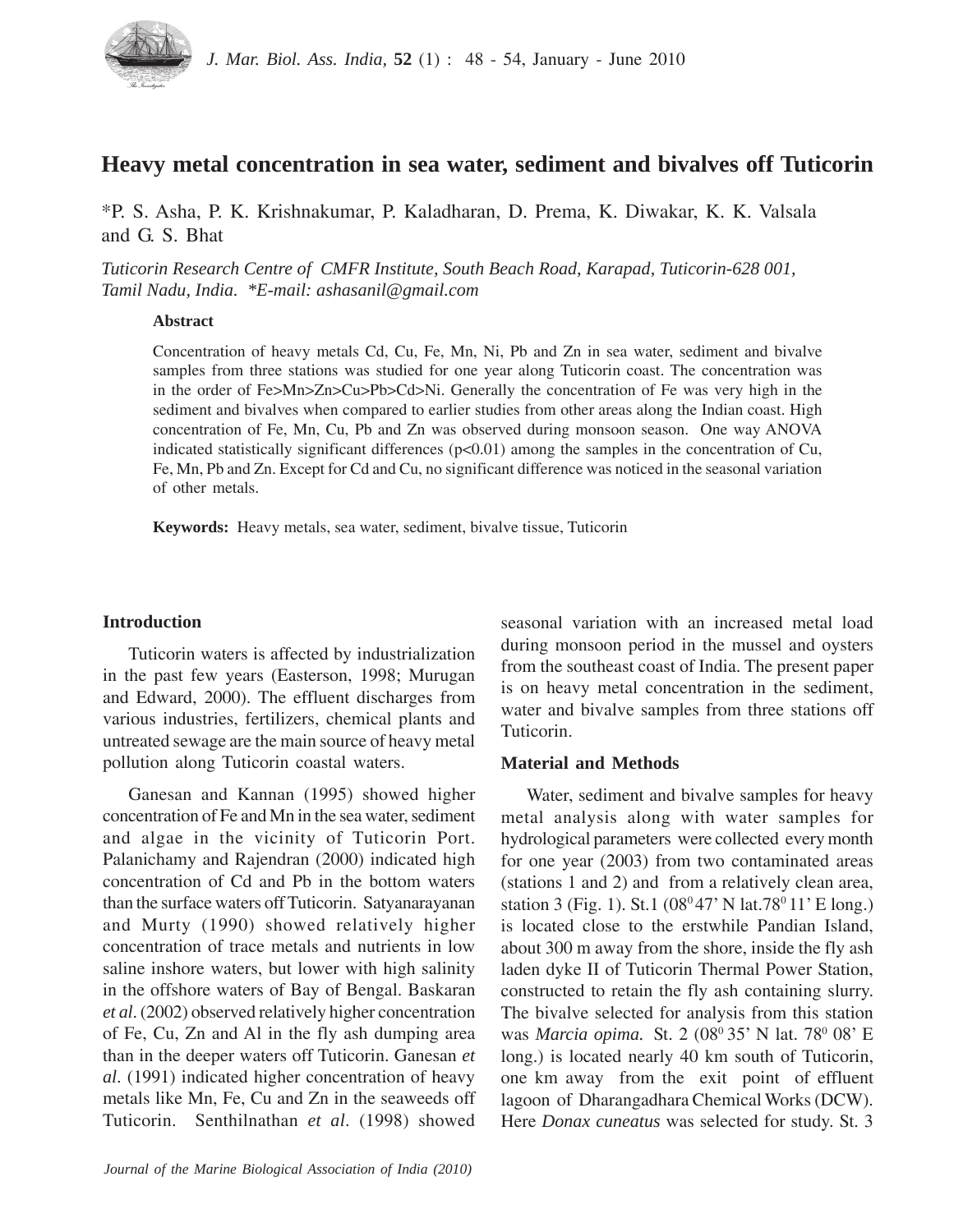

Fig. 1. Map showing sampling stations

 $(08<sup>0</sup>51' N lat. 78<sup>0</sup>10' E long.)$  is located in the sandy beach area nearly 15 km north off Tuticorin and is free from industrial pollution. The bivalve selected was *Donax faba*.

*In situ* observation on temperature was made with a thermometer of 0.5°C accuracy. Standard procedures (Strickland and Parson, 1968) were followed to estimate the hydrological parameters namely salinity, dissolved oxygen, B.O.D, pH, productivity and chlorophyll '*a*'. Ammonia was estimated by following phenol hypochlorite method (Solarzano, 1969).

The sediment samples collected by Van Veen grab were brought to the laboratory in polythene bags. The collected bivalves (*Marcia opima*: 25 -

38 mm; *Donax cuneatus*: 12 – 16 mm; *Donax faba*:  $14 - 18$  mm) (10 - 35 numbers from each station) were washed and kept in filtered sea water to empty the gut. Whole body tissue of animals were removed and washed in distilled water. The sediment and tissue samples were dried in an oven at  $80 \pm 2$ °C. The metals Fe, Mn, Zn, Cu, Cd and Ni were extracted from dried and finely ground tissue and sediment samples in duplicate (5 g each) by following acid digestion procedure (Dalziel and Baker, 1984) and were detected on a Perkin Elmer AAS (Model 2380) in an air acetylene flame.

Surface water samples from 2 m depth were collected from the same locality. The heavy metals Zn, Cu, Pb and Cd in sea water were analysed using Stripping Voltametry in a 757 VA Computrace attached to 765 Dosimat (Metrohm, Switzerland) following the method outlined by Anoop *et al*. (2007). The bioaccumulation factor (BAF) was calculated following Devagi *et al.* (2008). BAF = metal concentration ( $\mu$ g.g dry wt<sup>1</sup>) in organism/ metal concentration  $(\mu g.1^{-1})$  in water x 100. The mean values of each metal were analyzed to test one way analysis of variance (ANOVA) using SPSS 7.5 statistical package.

## **Results and Discussion**

*Hydrography***:** The mean values of hydrographical conditions at sampling stations are given in Table 1. The values were similar to the earlier findings from Gulf of Mannar (Subramanian and Kannan, 1988; Bindu *et al*., 2007). The industrial discharge is not influencing the hydrology of polluted

| Parameters                                                | Station 1          | Station 2          | Station 3           |
|-----------------------------------------------------------|--------------------|--------------------|---------------------|
| SST $(^{0}C)$                                             | 29.5<br>$\pm$ 0.4  | $\pm$ 0.8<br>31.1  | 30.2<br>$\pm$ 0.7   |
| pH                                                        | 7.9<br>$\pm$ 0.3   | 7.8<br>$\pm$ 0.05  | 7.8<br>$\pm$ 0.04   |
| Salinity (ppt)                                            | 37.5<br>$\pm$ 0.93 | 33.5<br>$\pm$ 0.9  | 35.5<br>$\pm$ 0.6   |
| $D.O$ (ml. $1^{-1}$ )                                     | 2.5<br>$\pm$ 0.6   | $\pm$ 0.2<br>2.4   | 1.9<br>$\pm$ 0.3    |
| Chlorophyll $(\mu g. \text{ml}^{-1})$                     | $3.02 \pm 0.6$     | 3.3 $\pm$ 1.2      | 4.9<br>± 1.5        |
| Productivity (mg C. $1-1$ day <sup>1</sup> )              | $0.253 \pm 0.1006$ | $1.869 \pm .0.069$ | $\pm 0.37$<br>1.063 |
| Ammonia ( $\mu$ g .ml <sup>-1</sup> )                     | 68.4<br>$\pm$ 2.4  | $51.2 \pm 7.2$     | 88.9<br>±11.4       |
| $B.O.D$ (mg. ml <sup>-1</sup> )                           | $0.83 \pm 0.32$    | $1.58 \pm 0.45$    | 2.06<br>$\pm$ 0.6   |
| Total Suspended<br>Solids $(TSS)$ (mg. ml <sup>-1</sup> ) | $0.274 \pm 0.019$  | $0.235 \pm 0.015$  | $0.306 \pm 0.033$   |

Table 1. Hydrographical parameters (mean  $\pm$  S.E., n=36) of sampling stations off Tuticorin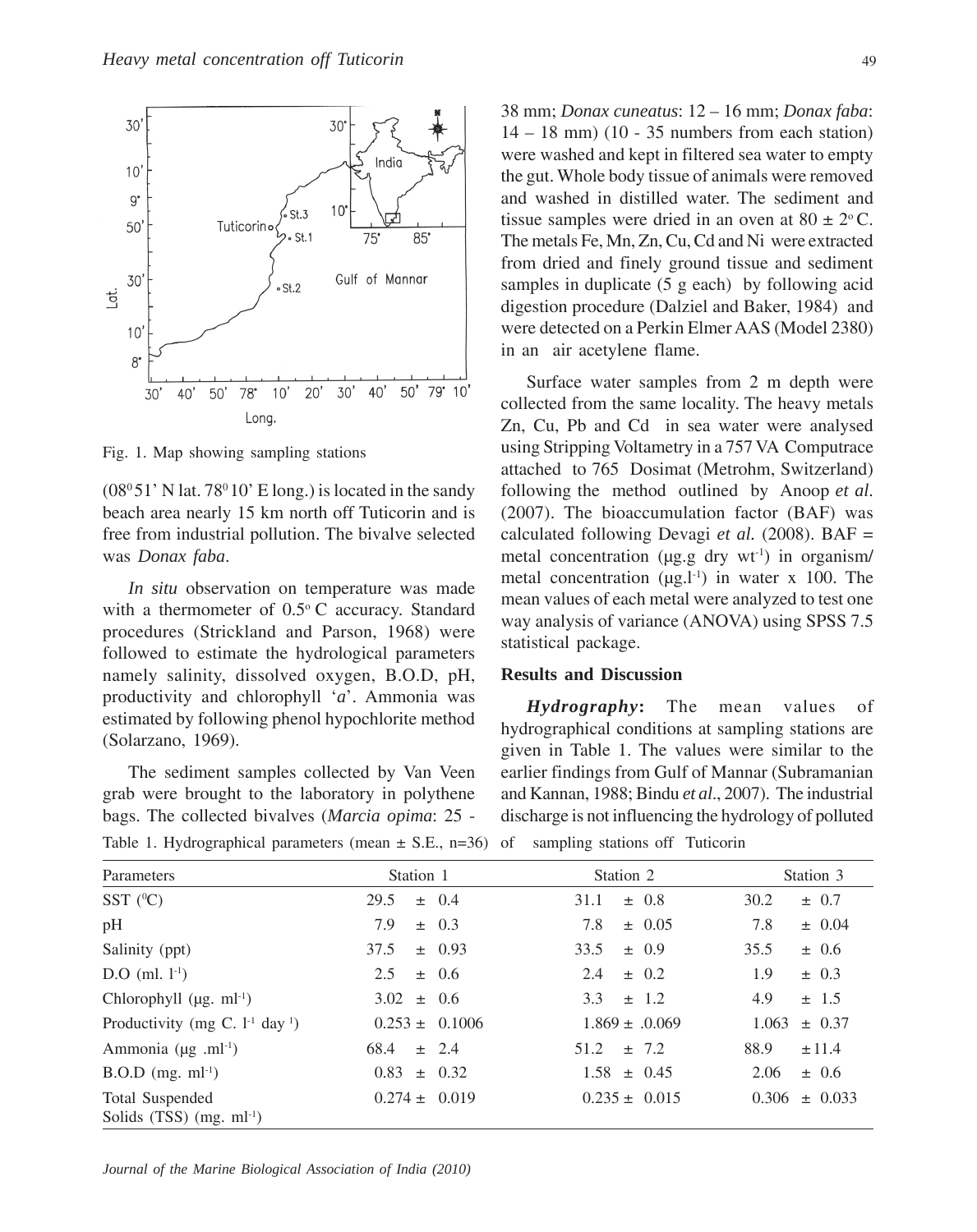stations as indicated from the insignificant differences in most of parameters between stations.

*Heavy metal concentrations***:**The mean values of heavy metal concentration in the tissue, sediment and seawater samples in the three stations and bioaccumulation factor (BAF) are given in Table 2. The mean concentration of Cd in the water  $(1.01 \mu g.1^{-1})$ and sediment (1.65  $\mu$ g.g<sup>-1</sup>); Cu in the water (7.45  $\mu$ g.l<sup>-1</sup>) <sup>1</sup>) and clam tissue (17.97  $\mu$ g.gl<sup>-1</sup>) and Zn in the water  $(27.83 \text{ µg.}1^{1})$  samples were the highest at station 2, indicating heavy metal pollution caused by DCW.

to 2072  $\mu$ g.g<sup>-1</sup>) and Mn in the clam (27.9 to 165.7  $\mu$ g.g<sup>-1</sup>) and sediment (63.6 to 91.6  $\mu$ g.g<sup>-1</sup>) samples were higher than those observed in the earlier studies of Ganesan and Kannan (1995) off Tuticorin, indicating enhanced industrial pollution off Tuticorin. In this study the mean concentration of Pb in water varied from 7.23 to 11.2  $\mu$ g.gl<sup>-1</sup>, much higher than the previous studies of Palanichamy and Rajendran (2000) who observed high concentration of Pb in the sediment than in water off Tuticorin. Phillips (1976) indicated the importance of fuels as a source of lead in the marine environment.

Table 2. Heavy metal concentration (mean  $\pm$  SE., n = 36) in sea water (ug. l<sup>-1</sup>), sediment (ug.g<sup>-1</sup>) and bivalves  $(\mu g. g<sup>-1</sup>)$  off Tuticorin coast; bioaccumulation factors are given in parenthesis

| Metal          | Water             | Station 1<br>Sediment | Clam                            | Water              | Station 2<br>Sediment | Clam                            | Water             | Station 3<br>Sediment | Clam                            |
|----------------|-------------------|-----------------------|---------------------------------|--------------------|-----------------------|---------------------------------|-------------------|-----------------------|---------------------------------|
| Fe             |                   | $2071.8+$<br>331.7    | $353.07 \pm$<br>65.5            |                    | $1721.4\pm$<br>387.2  | $667.6\pm$<br>122.4             |                   | $696.25 \pm$<br>146.9 | $496.03\pm$<br>143.7            |
| Mn             |                   | $91.56\pm$<br>19.9    | $42.32+$<br>14.2                |                    | $77.85 \pm$<br>9.3    | $27.88 \pm$<br>3.7              |                   | $63.62 \pm$<br>10.1   | 165.71<br>$\pm 36.4$            |
| Zn             | $7.59\pm$<br>1.4  | $17.94 \pm$<br>4.2    | $85.68 \pm$<br>33.4<br>(1128.9) | $27.83 \pm$<br>4.5 | $10.31 \pm$<br>3.2    | $180.36\pm$<br>35.7<br>(648.08) | $25.54\pm$<br>5.6 | $10.55\pm$<br>3.9     | $227.67 \pm$<br>39.6<br>(891.4) |
| Cu             | $6.84 \pm$<br>1.4 | $9.78 \pm$<br>2.6     | $5.69 \pm$<br>2.3<br>(83.2)     | $7.45 \pm$<br>1.7  | $1.08\pm$<br>0.8      | $17.97 \pm$<br>5.7<br>(241.2)   | $6.77 \pm$<br>1.3 | $0.86\pm$<br>0.7      | $7.91 \pm$<br>4.9<br>(116.8)    |
| Pb             | $7.23 \pm$<br>1.5 |                       |                                 | $10.0\pm$<br>3.2   |                       |                                 | $11.2+$<br>6.8    |                       |                                 |
| C <sub>d</sub> | $0.55\pm$<br>0.1  | $0.60\pm$<br>0.3      | $1.21\pm$<br>0.5<br>(220)       | $1.01\pm$<br>0.7   | $1.65 \pm$<br>0.5     | $0.44\pm$<br>0.3<br>(43.6)      | $0.28\pm$<br>0.0  | $1.16\pm$<br>0.4      | $1.24 \pm$<br>0.4<br>(442.9)    |
| Ni             |                   | $0.77\pm$<br>0.4      | $0.63\pm$<br>0.4                |                    |                       | $0.28\pm$<br>0.2                |                   |                       | $0.007\pm$<br>$\mathbf{0}$      |

The fly ash laden sediment of St.1 recorded the highest Cu (9.78  $\mu$ g.g<sup>-1</sup>), Zn (17.94  $\mu$ g.g<sup>-1</sup>), Fe (2071.8  $\mu$ g.g<sup>-1</sup>) and Mn (91.56  $\mu$ g.g<sup>-1</sup>) concentrations. Meetu *et al.* (2000) observed high values of Cu, Zn, Fe and Mn in the tissue samples of plants growing in the fly ash areas of northern India. The relatively clean St. 3 recorded the highest Zn  $(227.7 \text{ µg.g}^{-1})$ , Mn  $(165.7 \text{ µg}^{-1})$  $\mu$ g.g<sup>-1</sup>) and Cd (1.24  $\mu$ g.g<sup>-1</sup>) among the tissue samples, which might be due to the mixing up of water between the contaminated St.1 and 3 due to currents as the distance between them is only 15 km.

The range of mean concentration of Fe in the clam (353 to 667.6  $\mu$ g.g<sup>-1</sup>) and sediment (696.3)

One way ANOVA indicated statistically significant difference  $(p<0.01)$  in the variation of Fe, Mn and Ni among stations (Table 3) as well as in the variations of Cu, Fe, Mn, Pb and Zn among samples (Table 4). Except for Cd and Cu, no significant difference was noticed in the seasonal variation of other metals (Table 5).

The bioaccumulation factor (BAF) varied between bivalve species and elements. BAF of Zn was the highest followed by Cd and Cu. The clam *Marcia opima* accumulates Zn in higher concentration, whereas *Donax cuneatus* is a good accumulator of Cu. *D. faba* accumulates higher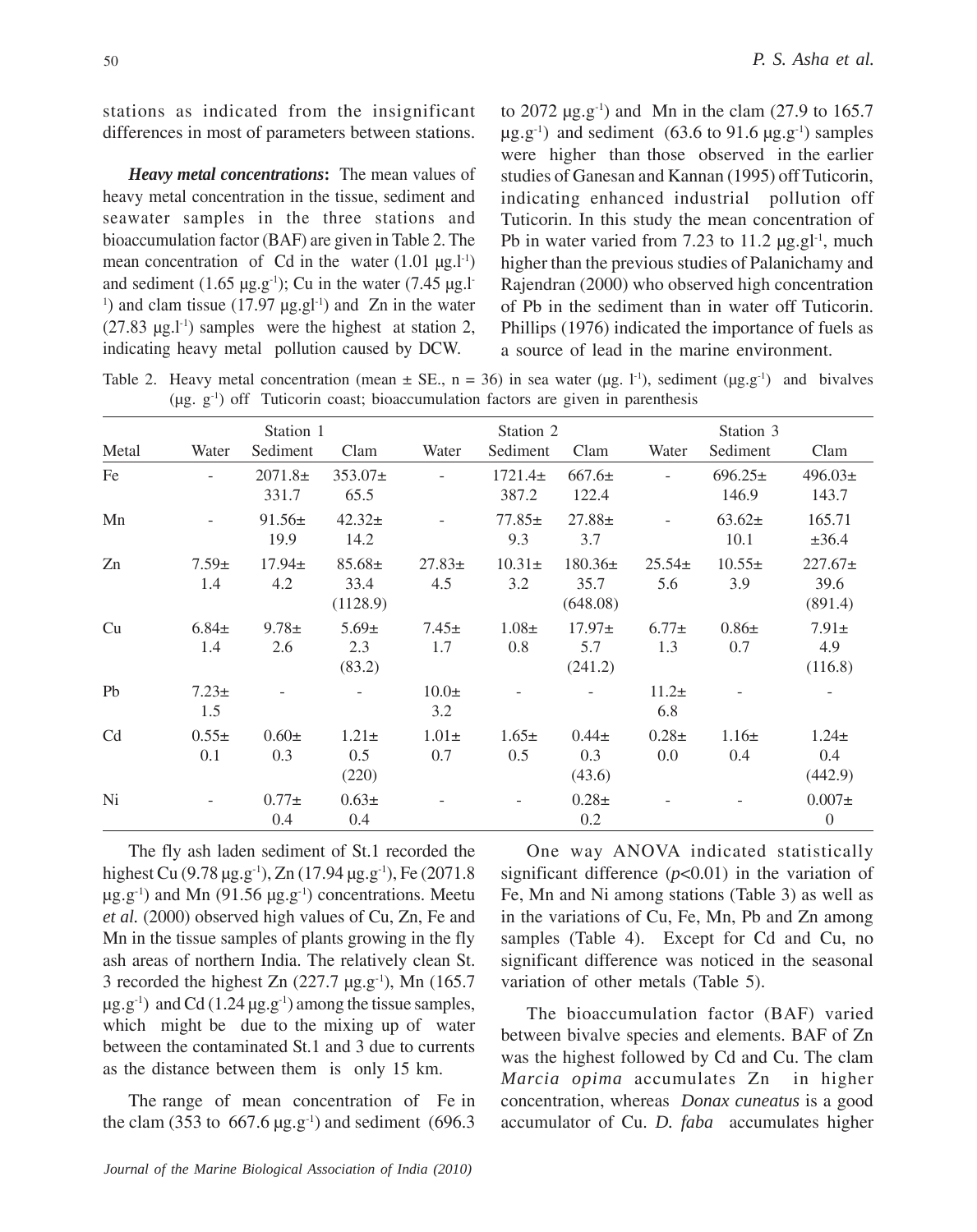| Metals | Treatments                                   | Sum of<br>Squares                | df                         | Mean<br>Square      | F value | Sig     |
|--------|----------------------------------------------|----------------------------------|----------------------------|---------------------|---------|---------|
| Cd     | Between stations<br>Within station<br>Total  | 1.110<br>208.88<br>209.99        | 2<br>105<br>107            | 555<br>1.989        | .279    | .757    |
| Cu     | Between stations<br>With in station<br>Total | 244.824<br>12167.7<br>12412.7    | 2<br>105<br>107            | 122.41<br>155.89    | 1.056   | .351    |
| Fe     | Between stations<br>Within station<br>Total  | 5905231<br>67000000              | 2<br>69<br>71              | 2952616<br>971961.6 | 3.038   | $.054*$ |
| Pb     | Between stations<br>Within station<br>Total  | 33.286<br>9901.64                | 2<br>105                   | 16.643<br>94.301    | .176    | .838    |
| Mn     | Between stations<br>Within station<br>Total  | 50361.29<br>372174.4<br>422535.6 | 2<br>69<br>71              | 25180.7<br>5393.83  | 4.668   | $.013*$ |
| Ni     | Between stations<br>Within station<br>Total  | 6.143<br>55.272<br>61.415        | $\overline{2}$<br>69<br>71 | 3.072<br>.801       | 3.835   | $.026*$ |
| Zn     | Between stations<br>With in station<br>Total | 49047.32<br>1141082              | 2<br>105<br>107            | 24523.7<br>10867.5  | 2.257   | 0.110   |

Table 3. ANOVA on the concentration of heavy metals between stations

\* *p*< 0.05

Table 4. ANOVA on the concentration of heavy metals between samples

| Metals         | Treatments                               | Sum of<br><b>Squares</b>         | df             | Mean<br>Square      | F value | Sig     |
|----------------|------------------------------------------|----------------------------------|----------------|---------------------|---------|---------|
| C <sub>d</sub> | Between sample<br>Within sample<br>Total | 19.99<br>190.01<br>209.99        | 8<br>99<br>107 | 2.498<br>1.919      | 1.302   | .252    |
| Cu             | Between sample<br>Within sample<br>Total | 2441.6<br>9971.1<br>12412.7      | 8<br>99<br>107 | 305.20<br>100.72    | 3.030   | $.004*$ |
| Fe             | Between sample<br>Within sample<br>Total | 31000000<br>42000000<br>73000000 | 8<br>63<br>71  | 3816863<br>673582.2 | 5.667   | $.000*$ |
| Mn             | Between sample<br>Within sample<br>Total | 142418.4<br>280117.2<br>422535.6 | 8<br>63<br>71  | 17802.3<br>4446.3   | 4.004   | $.001*$ |
| Ni             | Between sample<br>Within sample<br>Total | 6.76<br>54.66<br>61.42           | 8<br>63<br>71  | .845<br>.868        | .974    | .465    |
| Pb             | Between sample<br>Within sample<br>Total | 2255.55<br>7679.38<br>9934.93    | 8<br>99<br>107 | 281.94<br>77.57     | 3.635   | $.001*$ |
| Zn             | Between sample<br>Within sample<br>Total | 654689.8<br>535439.8<br>1190130  | 8<br>99<br>107 | 81836.2<br>5408.5   | 15.131  | $.000*$ |

\* *p*< 0.05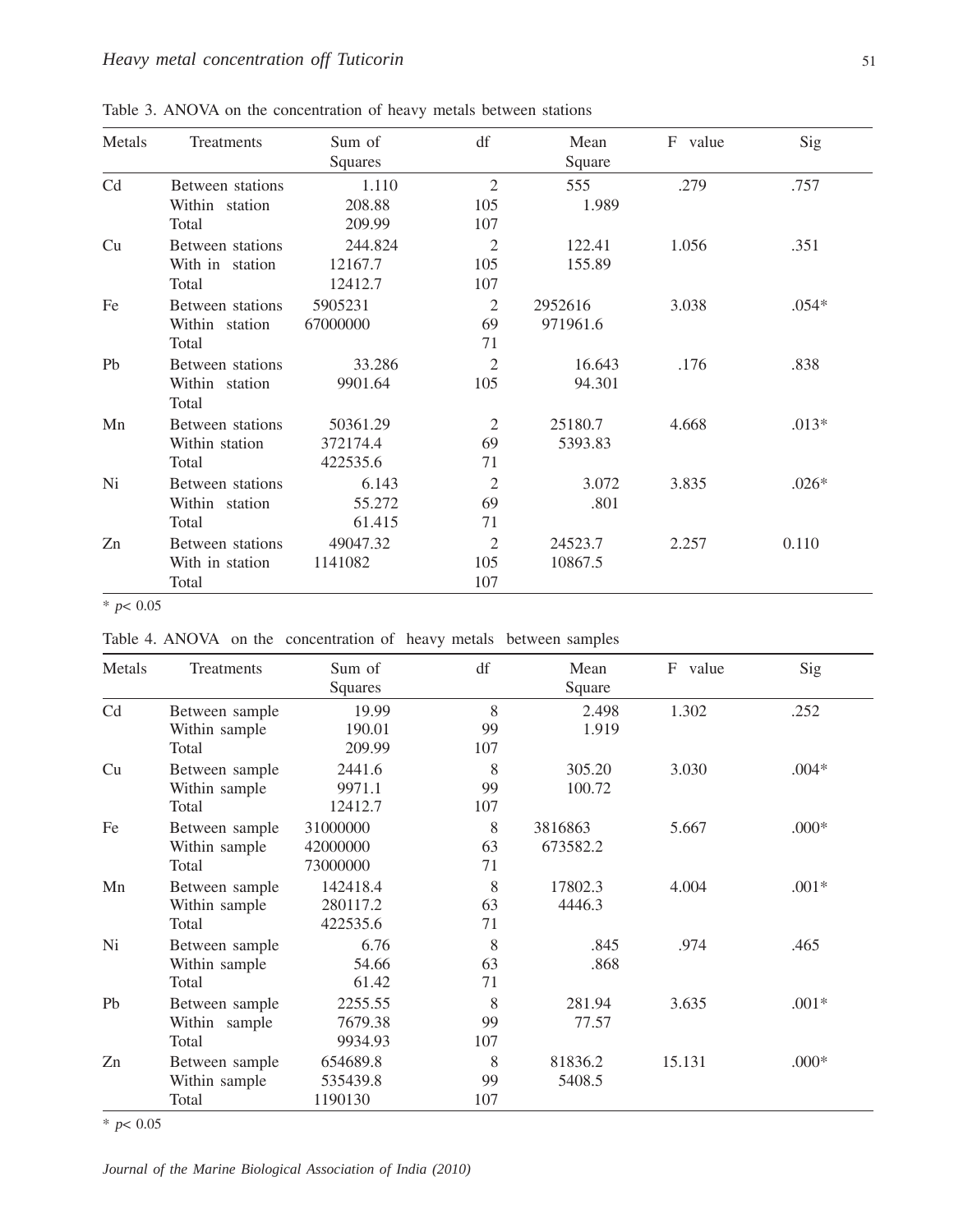| Metals         | Treatments                              | Sum of<br>Squares                | df              | Mean<br>Square      | F value | Sig     |
|----------------|-----------------------------------------|----------------------------------|-----------------|---------------------|---------|---------|
| Cd             | Between months<br>Within month<br>Total | 55.68<br>154.32<br>209.99        | 11<br>96<br>107 | 5.062<br>1.607      | 3.149   | $.001*$ |
| Cu             | Between months<br>Within month<br>Total | 2220.9<br>10191.8<br>12412.7     | 11<br>96<br>107 | 201.90<br>106.17    | 1.902   | $.048*$ |
| Fe             | Between months<br>Within month<br>Total | 10000000<br>63000000<br>73000000 | 11<br>60<br>71  | 917930.4<br>1047889 | .876    | .568    |
| Mn             | Between months<br>Within month<br>Total | 48703.4<br>373832.3<br>422535.6  | 11<br>60<br>71  | 4427.58<br>6230.64  | .711    | .724    |
| Ni             | Between months<br>Within month<br>Total | 15.76<br>45.66<br>61.42          | 11<br>60<br>71  | 1.433<br>.761       | 1.883   | .060    |
| P <sub>b</sub> | Between months<br>Within month<br>Total | 927.29<br>7679.38<br>9934.93     | 11<br>96<br>107 | 84.30<br>77.57      | .898    | .545    |
| Zn             | Between months<br>Within month<br>Total | 66813.9<br>1123316<br>1190130    | 11<br>96<br>107 | 6073.99<br>11701.20 | .519    | .886    |

Table 5. ANOVA on the seasonal variation of heavy metals

\* *p*< 0.05

concentration of Cd. Kaladharan *et al*. (2005) reported that clam *M. opima* is a good accumulator of Cu and Fe in Kochi waters. Krishnakumar *et al.* (1990) opined that the oyster *Crassostrea cuculata* is an effective accumulator of Zn, Cd and Cu and green mussel *Perna viridis* of Pb and Mn. Relatively higher concentrations of Cd, Cr and Pb were observed in green mussels collected from coastal waters near the industrial areas of Mangalore (Geetha *et al*., 2006). Senthilnathan *et al.* (1998) suggested that the bioconcentration of metals in bivalve tissues would be mainly from dissolved fractions.

The concentration of various trace metals estimated in the present study revealed its proximity with previous studies conducted along Tuticorin coast (Palanichamy and Rajendran, 2000; Chandrasekhar, 2001; Baskaran *et al.,* 2002). In this study, the metals were accumulated in the order Fe>Mn>Zn>Cu>Pb>Cd>Ni, in the samples at three stations, which is in conformity with the observations of Ganesan *et al*. (1991) in Bay of Bengal, Kaladharan *et al*. (2005) in Kochi waters, Senthilnathan *et al*. (1998) along selected areas of southeast coast of India and Chandrasekar (2001) in Tuticorin waters.

The concentration of trace metals especially Fe, Mn, Cu, Pb and Zn was higher during October - December, *i.e*., during the northeast monsoon in all the samples. This higher concentration might be due to the increased inputs of land derived metals due to rainfall as indicated by Ganesan and Kannan (1995). The mean salinity at St. 2 observed was 33.5 ppt. Comparatively the concentrations of heavy metals were higher in the sediment and tissue at St. 2. The lower salinity might have increased the accumulation rate as suggested by Senthilnathan *et al*. (1998).

The concentrations of Cd and Cu were higher in the sediments at St. 2 and the concentration of Cu, Fe, Mn, Ni and Zn were higher in the sediments at St. 1. This indicated the extent of pollution in the sediment off Tuticorin. Baskaran *et al.* (2002) also observed high concentration of Fe,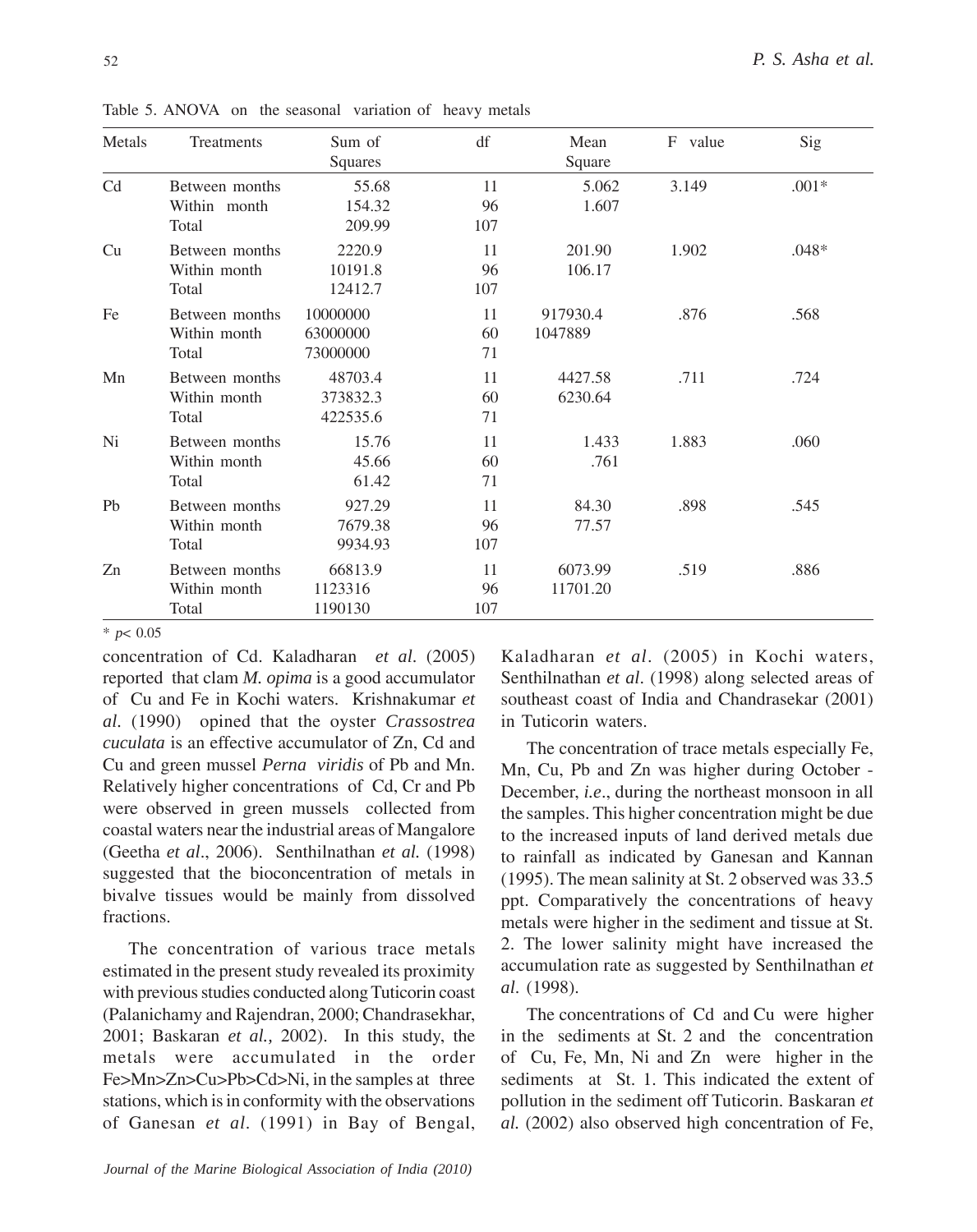| Metals | EEC<br>(water) | WHO (1987)<br>(tissue) |      | Present study<br>Sea water | Tissue |
|--------|----------------|------------------------|------|----------------------------|--------|
| Cu     | 5              | 130                    | St.1 | 6.84                       |        |
|        |                |                        | St.2 | 7.45                       |        |
|        |                |                        | St.3 | 6.77                       |        |
| Zn     | 40             | 217                    | St.3 |                            | 227.7  |
| Fe     |                | 100                    | St.1 |                            | 353.1  |
|        |                |                        | St.2 |                            | 667.6  |
|        |                |                        | St.3 |                            | 496    |
| Mn     |                |                        | St.1 |                            | 42.32  |
|        |                |                        | St.2 |                            | 27.9   |
|        |                |                        | St.3 |                            | 165.7  |

Table 6. Comparison of metal concentration in seawater ( $\mu$ g. l<sup>-1</sup>) and tissue ( $\mu$ g.g<sup>-1</sup>) samples with permissible limit

Cu and Zn in the sediment at fly ash dumping dyke at Tuticorin Thermal Power Plant. Satyanarayanan and Murty (1990) indicated that accumulation of metals and its stability are more in fine grain sediment. Chandrasekar (2001) also observed higher levels of heavy metals in the sediments of Tuticorin waters.

The present study shows that the extent of heavy metal pollution along Tuticorin coast has exceeded the recommended safe level in many samples, such as Cu level in the seawater samples at all stations, Zn level in the tissue samples at St. 3, Fe and Mn level in the tissue samples at all stations (Table 6). The results of this study warrant the need for an effective treatment and management measures for industrial effluents and other anthropogenic discharges into the Tuticorin coastal waters so as to reduce the impact of heavy metal pollution.

#### **Acknowledgements**

The authors are thankful to the Director and Head of Fishery Environment and Management Division, CMFRI, Kochi for providing necessary facilities and encouragements**.**

#### **References**

- Anoop, A. K., P. K. Krishnakumar and M. Rajagopalan. 2007. *Trichodesmium erythraeum* (Ehrenberg) bloom along the southwest coast of India (Arabian Sea) and its impact on trace metal concentrations in seawater. *Estuar. Coast. Shelf Sci.,* 71: 641 - 646.
- Baskaran, M., V. Ramadhas and R. Santhanam. 2002. Metal pollution in Tuticorin coastal waters due to fly ash of thermal power plant. *Proc. National Seminar on Marine and Coastal Ecosystems: Coral and Mangrove- Problems and Management Strategies*. *SDMRI Res. Publ.,* 2: p.190 - 193.
- Bindu, S., P. K. Krishnakumar, D. Prema, P. Kaladharan, K. K. Valsala, G. S. Bhat and K. Muniandi. 2007. Trace metal contamination of the marine environment in Palk Bay and Gulf of Mannar. *J. Mar. Biol. Ass. India,* 49(1): 12 - 18.
- Chandrasekar, N. 2001. Trace elements in the suspended sediments of salt marsh area of Karapad creek, Tuticorin. *Indian J. Environ. Ecoplan.*, 5(1): 81 - 86.
- Dalziel, J. and C. Baker. 1984. Analytical methods for measuring metals by atomic absorption spectrophotometry. *FAO Fish. Tech. Paper*, 212: 14 - 20.
- Devagi, K., F. Ibrahim and M. N. Berseli. 2008. Comparative study of heavy metal concentrations in razor clam (*Solen regularis*) in Moyan and Serpan, Sarawak *Global J. Environ. Res.,* 2(2): 87 - 91.
- Easterson, D. C. V. 1998. Impact of marine pollution on the ecological resources of Gulf of Mannar. *Proc. Biodiversity of Gulf of Mannar Marine Biosphere Resource*, MSSRF *Spl. Publ.,* p. 56 - 57.
- Ganesan, M. and L. Kannan. 1995. Iron and manganese concentrations in sea water, sediment and marine algae of Tuticorin coast, southeast coast of India. *Indian J*. *Mar. Sci.,* 24: 236 - 237.
- Ganesan, M., R. Kannan, K. Rajendran, C. Govindasamy, P. Sampathkumar and L. Kannan. 1991. Trace metals distribution in seaweeds of the Gulf of Mannar, Bay of Bengal. *Mar. Poll. Bull.*, 22: p. 205.
- Geetha, S., P. K. Krishnakumar and G. S. Bhat. 2006. Monitoring the tracemetal contaminants in green mussel *Perna viridis* from the coastal waters of Karnataka, southwest coast of India. *Arch. Environ. Contam. Toxicol.*, 51: 206 - 214.
- Kaladharan, P., D. Prema, K. K. Valsala, K. S. Leelabai and M. Rajagopalan. 2005. Trends in heavy metal concentrations in sediment, fin fishes and shellfishes in inshore waters of Cochin, southwest coast of India. *J. Mar. Biol. Ass. India,*  $47(1): 1 - 7.$